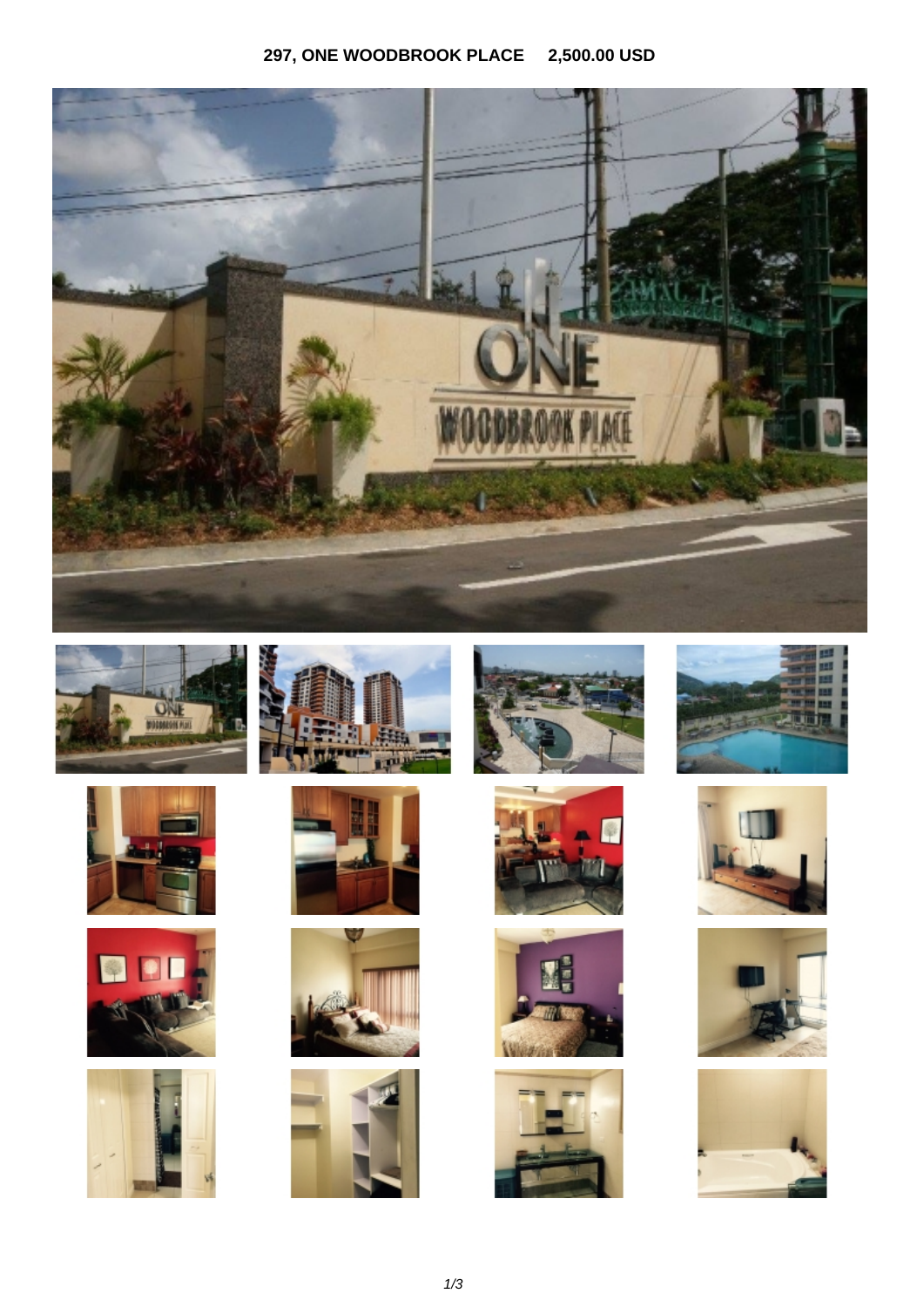





## **PROPERTY INFORMATION:**

| Address           | : 10th Floor, Tower 2 One Woodbrook Place, Woodbrook, Trinidad |
|-------------------|----------------------------------------------------------------|
| Category          | : Residential Rental                                           |
| <b>Type</b>       | : For Rent                                                     |
| <b>Is Feature</b> | : Yes                                                          |
| Number bathrooms  | $\div 2$                                                       |
| Number bedrooms   | : 2                                                            |
| Parking           | : Yes                                                          |

## **PROPERTY INFORMATION:**

We do not handle "very "short term rentals . Carnival Rental requests, can "only " be accommodated one month before Carnival provided the Owner is in agreement. Available for Long Term Rental and Short Term Rental from 3 months up. Immerse yourself in the casual elegance of this tastefully decorated, modern, 2 bedroom, 10th floor Tower 2 apartment where natural light flows from one inviting room to the next. Located within one of Trinidad's most desirable residential developments this executive unit is offered fully furnished, equipped and conveniently located close to Port of Spain which is ideal for expatriates and locals alike.

 The open plan living area encompasses a balcony, modern dining area and a fully equipped kitchen with high quality, imported, stainless steel appliances. The spacious master suite has a walk-in closet, shower and bath tub. The entire apartment is centrally air-conditioned with tiled floors and gypsum ceilings throughout. The amenities on the compound for the prospective tenant includes a gym, pool, children's wading pool, party/ function/ meeting room, jogging track on lovely landscaped grounds with courtyards and fountains, garbage disposals, mail storage, secure basement parking and 24 hour Concierge service. The Plaza has restaurants, a supermarket, IMAX movie complex, banks and retail shops. Elegant Living, Conveniently located

| <b>CONVENIENCE:</b>             |                            |                     |
|---------------------------------|----------------------------|---------------------|
| <b>General Amenities:</b>       |                            |                     |
| 1/ Hot Water                    | 2/24 Hour Security         | 3/ Internet (Wired) |
| 4/ Cable TV (Wired)             |                            |                     |
| <b>Accessibility Amenities:</b> |                            |                     |
| <b>Appliance Amenities:</b>     |                            |                     |
| 1/ Microwave                    | 2/ Washer/Dryer            | 3/ Dishwasher       |
| 4/ Range/Oven                   | 5/ Refrigerator            |                     |
| <b>Community Amenities:</b>     |                            |                     |
| 1/ Swimming Pool                |                            |                     |
| <b>Exterior Amenities:</b>      |                            |                     |
| 1/ Covered Patio                | 2/ Exterior Lighting       | 3/ Gated Community  |
| <b>Interior Amenities:</b>      |                            |                     |
| 1/ Air Condition                | 2/ Tiled Floors Throughout |                     |
| <b>Landscape Amenities:</b>     |                            |                     |
|                                 |                            |                     |